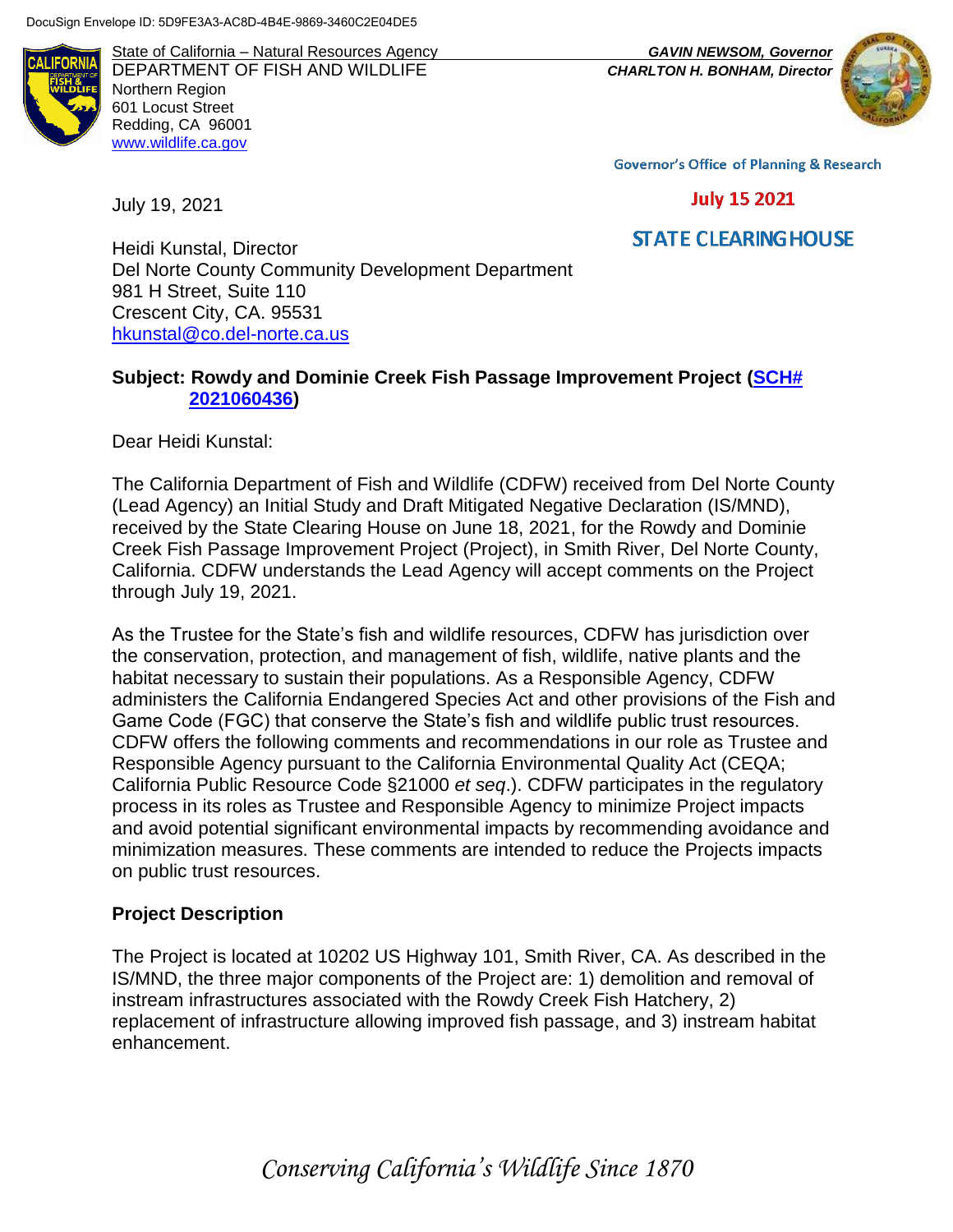Heidi Kunstal, Director Del Norte County Community Development Department July 19, 2021 Page 2

## **CDFW Comments on the IS/MND:**

## **Lake and Streambed Alteration Notification**

CDFW recommends the Project submit a Lake and Streambed Alteration Notification (Notification) to CDFW pursuant to FGC §1602. In addition to demolition/replacement of instream infrastructures and instream habitat enhancements, the Notification should also include the hatchery's instream water diversion. The Notification should demonstrate how the hatchery's water diversion will provide sufficient bypass flow and water quality for downstream aquatic life. Information on how to submit a Notification can be found at [https://wildlife.ca.gov/Conservation/Environmental-Review/LSA.](https://wildlife.ca.gov/Conservation/Environmental-Review/LSA)

# **California Endangered Species Act Compliance**

CDFW recommends an Incidental Take Permit (ITP) or Consistency Determination (CD) be obtained for construction dewatering and fish relocation to address impacts of coho salmon (*Oncorhynchus kisutch*; Threatened under the California Endangered Species Act [CESA]) "take" pursuant to FGC §§2080.1 or 2081(b), and California Code of Regulations (CCR) §783 *et seq*. The ITP or CD application should include a complete project description, as well as other required elements per CCR §783.2. Information on how to obtain CESA permits can be found at [https://wildlife.ca.gov/Conservation/CESA/Permitting.](https://wildlife.ca.gov/Conservation/CESA/Permitting)

We appreciate the opportunity to comment on this IS/MND. If you have any questions, please contact Environmental Scientist Greg O'Connell by email at [Gregory.OConnell@Wildlife.ca.gov.](mailto:Gregory.OConnell@Wildlife.ca.gov)

Sincerely,

-DocuSigned by: Jina Bartlett

**Tina Bartlett** Regional Manager, Northern Region California Department of Fish and Wildlife